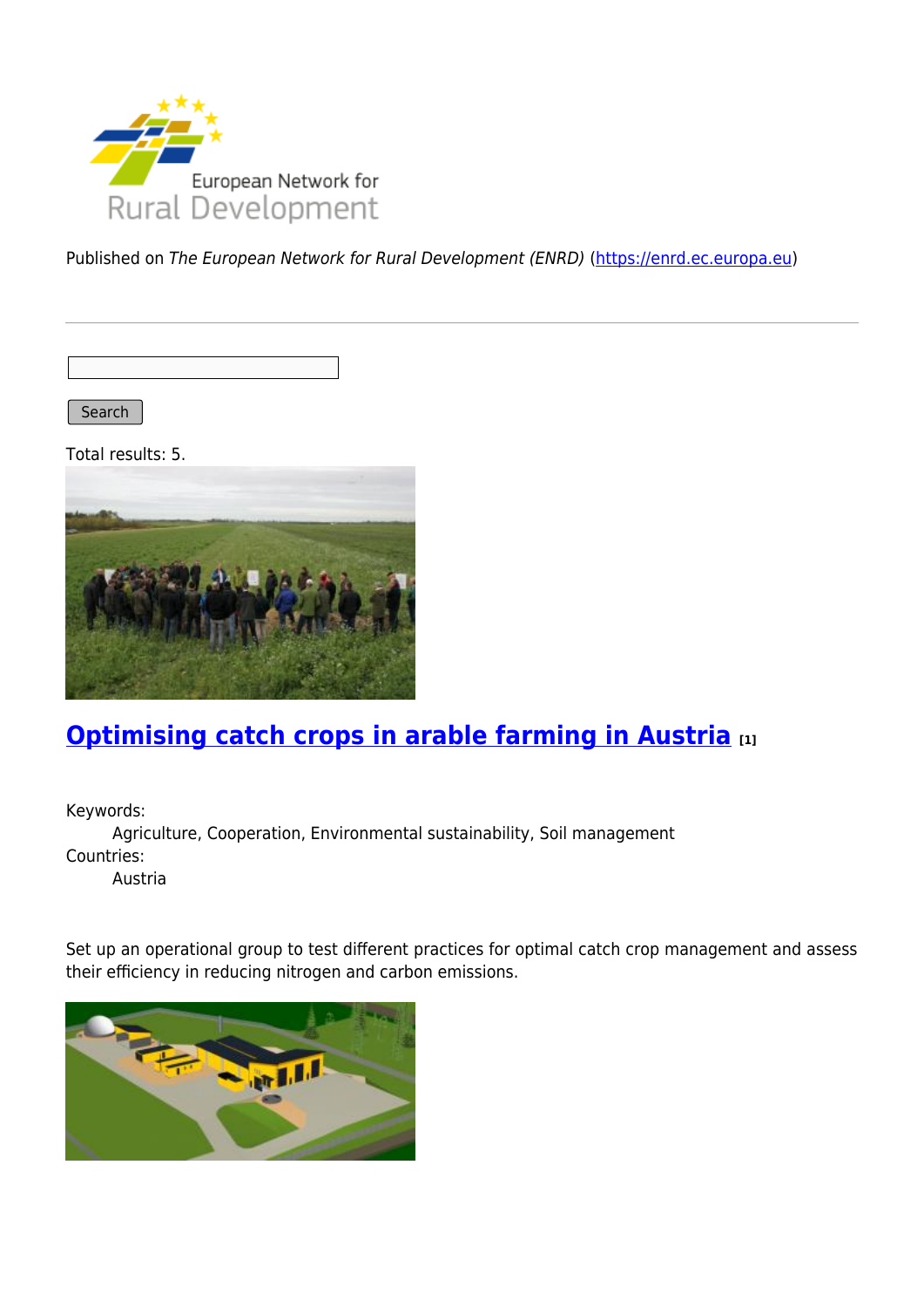## **[Feasibility study on setting up a biogas plant](https://enrd.ec.europa.eu/projects-practice/feasibility-study-setting-biogas-plant_en) [2]**

Keywords:

Bioeconomy, Energy efficiency, Renewable energy, Renewables Countries:

Finland

Punkalaidun municipality conducted a feasibility study for setting up a biogas plant producing energy from manure, which resulted in an investment decision.



## **[Installing a small-scale anaerobic digester to produce green](https://enrd.ec.europa.eu/projects-practice/installing-small-scale-anaerobic-digester-produce-green-energy_en) [energy](https://enrd.ec.europa.eu/projects-practice/installing-small-scale-anaerobic-digester-produce-green-energy_en) [3]**

Keywords:

Agriculture, Bioeconomy, Energy efficiency, GHG & ammonia emissions, Renewable energy Countries:

Belgium

A dairy farm in Wallonia invested in renewable energy production from manure and produced milk using a more environmental friendly process.

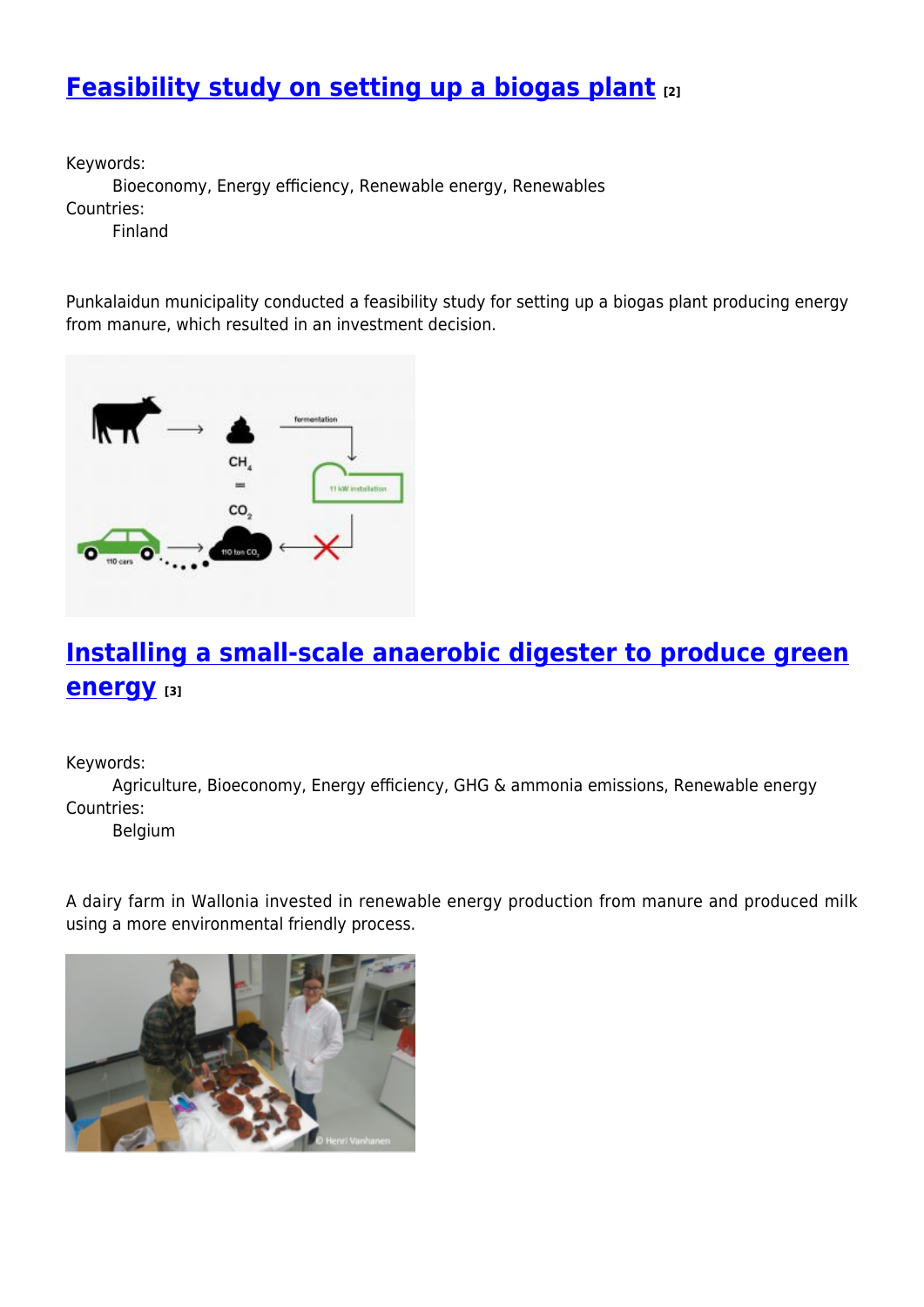## **[Developing mushroom production in Finland's forests](https://enrd.ec.europa.eu/projects-practice/developing-mushroom-production-finlands-forests_en) [4]**

Keywords: Agriculture, Bioeconomy, Cooperation, Innovation, Rural SMEs Countries: Finland

The Finnish Natural Resources Institute used EAFRD funding to develop the production of mushrooms for food and medicine to give forest owners an alternative income source.



#### **[Developing local food sales through knowledge and skills](https://enrd.ec.europa.eu/projects-practice/developing-local-food-sales-through-knowledge-and-skills_en) [5]**

Keywords:

Cooperation, Direct marketing, Short supply chains & local markets, Vocational training & skills acquisition

Countries:

Finland

A Finnish University used EAFRD funding to organise information days, pilot projects and professional tours to enable food processing companies to develop their local sales.

#### **Source URL:**

https://enrd.ec.europa.eu/projects-practice/\_en?f%5B0%5D=im\_field\_enrd\_prj\_keywords%3A19761&f%5B1%5D=im\_fi eld enrd prj keywords%3A19756&f%5B2%5D=im field enrd prj keywords%3A20674&f%5B3%5D=im field enrd prj keywords%3A19735&f%5B4%5D=im\_field\_enrd\_prj\_keywords%3A20473&f%5B5%5D=im\_field\_enrd\_prj\_keywords%3 A19726&f%5B6%5D=sm\_enrd\_eu\_countries%3AAustria&f%5B7%5D=im\_field\_enrd\_prj\_focus\_area%3A17124&f%5B8 %5D=sm\_enrd\_eu\_countries%3AFinland&f%5B9%5D=sm\_enrd\_eu\_countries%3ABelgium&f%5B10%5D=im\_field\_enrd \_prj\_focus\_area%3A17113&f%5B11%5D=im\_field\_enrd\_prj\_keywords%3A19731&f%5B12%5D=im\_field\_enrd\_prj\_focus area%3A17121&f%5B13%5D=im\_field\_enrd\_prj\_keywords%3A19728&amp%3Bf%5B1%5D=im\_field\_enrd\_prj\_keywor ds%3A19720

#### **Links**

- [1] https://enrd.ec.europa.eu/projects-practice/optimising-catch-crops-arable-farming-austria\_en
- [2] https://enrd.ec.europa.eu/projects-practice/feasibility-study-setting-biogas-plant\_en